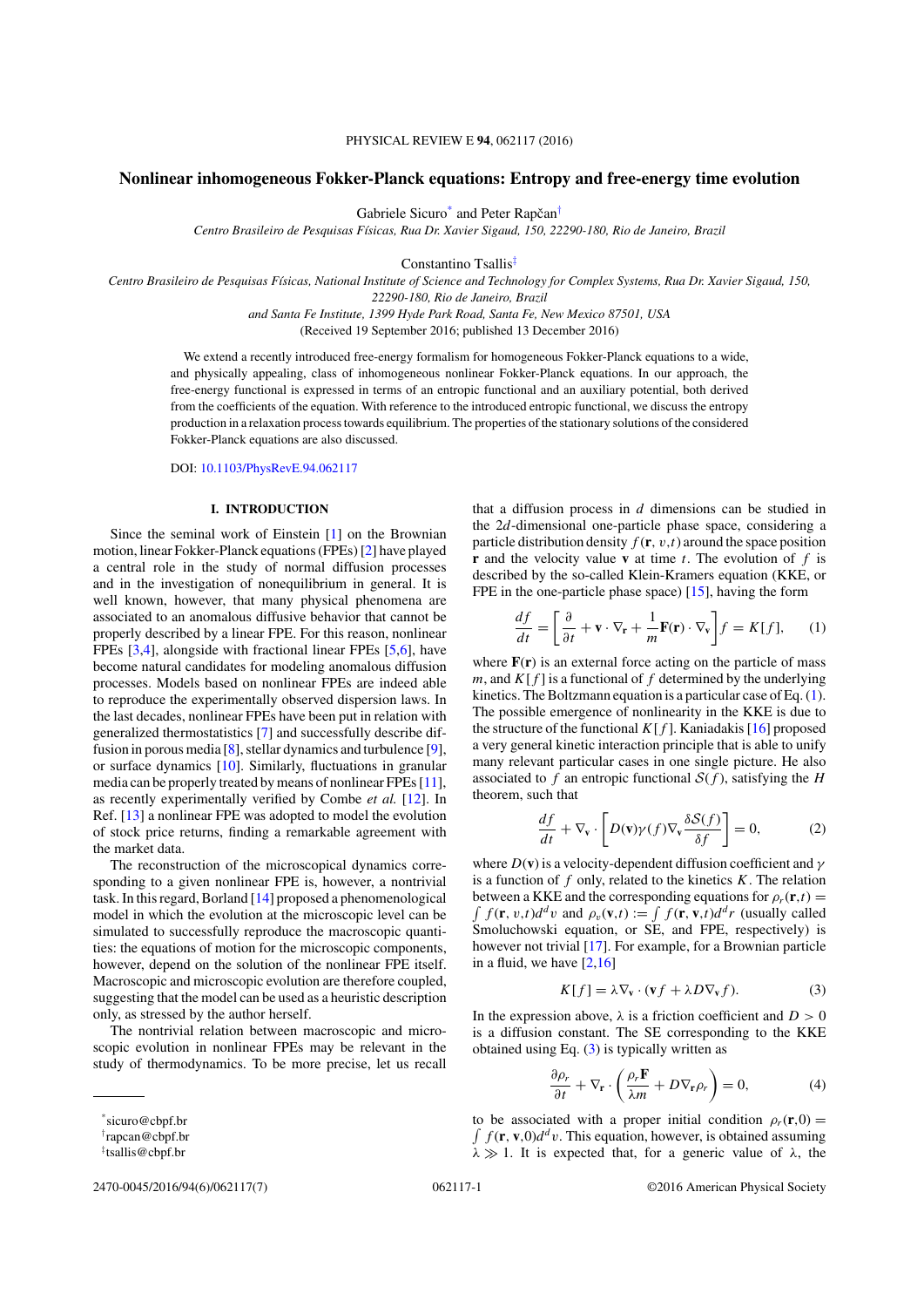evolution of  $\rho_r$  should depend on  $f(\mathbf{r}, \mathbf{v}, 0)$  and not on  $\rho_r(\mathbf{r},0)$  only, and that, therefore, Eq. (4) must be corrected. A first study of the corrections to Eq. (4) was performed by Wilemski [17], and later by Chaturvedi and Shibata, San Miguel and Sancho [18,19] in the case of a position-dependent external force in the one-dimensional case. In Refs. [20] and [21] the exact SE corresponding to a given KKE was obtained, in which the coefficients of the SE depend on the coefficients of the KKE and, moreover, on its initial condition *f* (**r***,* **v***,*0).

With these considerations in mind, it is clear that a thermodynamical approach based on the coefficients of a FPE or a SE, even in the linear case, is not equivalent (in general) to a direct investigation on the corresponding KKE, and that a SE or a FPE are usually obtained under certain hypotheses and subject to corrections. In the limits of validity of a SE or a FPE, however, a thermodynamical functional approach remains of great interest and can give useful information about both the relaxation process and fluctuations. For example, Bertini *et al.* [22] recently introduced a remarkable set of ideas, now called macroscopic fluctuation theory, for a nonequilibrium thermodynamics of systems described by a general evolution law of the type of a nonlinear SE [23], avoiding reference to the microscopical details.

A different approach to the thermodynamics of nonlinear  $FPEs<sup>1</sup>$  has been independently proposed by Schwämmle *et al.* [24,25]. Their formalism is analogous to the one introduced in Ref. [16] for KKEs and it was inspired by the contribution of Plastino and Plastino [7]. They considered a nonlinear FPE for a probability density  $\rho$  in  $(1 + 1)$ dimensions, in the form

$$
\partial_t \rho(x,t) + \partial_x j(x,\rho) = 0,
$$
  
\n
$$
j(x,\rho) = \chi[\rho(x,t)]E(x)
$$
  
\n
$$
-D\omega[\rho(x,t)]\partial_x \rho(x,t),
$$
  
\n
$$
\lim_{x \to \pm \infty} j(x,\rho) = 0.
$$
\n(5)

Here  $\chi(\rho)$  and  $\omega(\rho)$  are positive quantities depending on the density  $\rho$  only, *D* is a positive diffusion constant, and  $E(x)$  is an external field. They showed that it is possible to construct a free-energy functional  $F(\rho)$  which is consistent with thermodynamics and which satisfies  $\partial_t F(\rho) \leq 0$ . The expression for  $F(\rho)$  is given explicitly in terms of the coefficients of the equation. Following this approach, nonlinear FPEs are typically (but not always) associated to entropic functionals that are different from the Boltzmann-Gibbs entropy, obtained in the linear case. The stationary distribution of a given nonlinear FPE coincides with the one that maximizes the corresponding entropy with an appropriate energy constraint. Due to the fact that nonlinear FPEs appear in the study of vortex diffusion in superconductors and inspired by the formalism above, Andrade *et al.* [26] claimed that a nonextensive thermostatistics, different from the Boltzmann-Gibbs one,

is necessary for the study of the overdamped motion of interacting vortices at zero temperature [27,28].

In the present paper we show that the approach of Schwämmle et al. can be generalized to *inhomogeneous* nonlinear FPEs, i.e., to nonlinear FPEs having a diffusion coefficient *D* depending on *x*,  $D = D(x)$ . Nonlinear inhomogeneous FPEs describe, for example, anomalous diffusion processes in which, in addition to the nonlinearity, a local inhomogeneity of the medium is present, inducing a space-dependent friction coefficient [29]. Position dependent, or velocity dependent, diffusion coefficients are not uncommon in the literature. For example, in Ref. [16] a velocity-dependent diffusion coefficient appears in the study of generalized kinetics, developed in the proper one-particle phase space. We will focus, however, on the Fokker-Planck picture. In Sec. II we introduce, in particular, a functional  $\Phi$  that has (locally) the structure of a free energy rescaled by  $D(x)$ . In the linear homogeneous case, assuming the Einstein-Smoluchowski relation  $D \propto T$  between the diffusion coefficient and the temperature of the bath, our rescaled functional reduces to  $\Phi \propto T^{-1}F$ , where *F* is the usual free energy. We also study the time evolution of the entropy in a relaxation process towards equilibrium. In Sec. III we discuss the relation between  $\Phi$  and the stationary solution of the considered nonlinear FPE, and a possible definition of a temperaturelike quantity in this context. In Sec. IV, we study, as a particular example, a FPE for the diffusion processes in inhomogeneous porous media. Finally, in Sec. V, we give our conclusions.

### **II. MODIFIED FREE-ENERGY FUNCTIONAL**

A general nonlinear Fokker-Planck equation in  $(1 + 1)$ dimensions describes the evolution with time of a probability density function  $\rho(x,t)$  defined on the open interval  $\Xi$  :=  $(x_-,x_+)$  of the real line. We admit  $\Xi \equiv \mathbb{R}$  as a particular case. The equation has the general form of a probability conservation law

$$
\frac{\partial \rho(x,t)}{\partial t} + \frac{\partial j(x,\rho)}{\partial x} = 0.
$$
 (6a)

The current of probability *j* introduced above has the structure [22,30,31]

$$
j(x,\rho) := E(x)\chi[\rho(x,t)] - D(x)\omega[\rho(x,t)]\partial_x\rho(x,t), \quad (6b)
$$

where  $\chi(\rho) > 0$  is the *mobility* and  $E(x)$  is a *drift coefficient* related to the presence of an external potential  $V(x)$ ,

$$
E(x) = -\frac{dV(x)}{dx}.\tag{7}
$$

In the present paper, we assume that the *diffusion coefficient*  $D(x, \rho) := D(x)\omega(\rho)$  in Eq. (6b) is in this specific factorized form; we will also assume that both the factors are strictly positive, i.e.,  $D(x) > 0$  and  $\omega(\rho) > 0$ , for (almost) all values of their arguments. Equation (6b) is typically obtained through a set of approximations from a microscopical model and assuming a linear response to the action of the external field. The type of approximations strongly depend on the considered model and on the assumptions about the underlying dynamics. Moreover, in the one-dimensional case the conservation of probability implies some additional constraints on  $j$ , namely,

<sup>&</sup>lt;sup>1</sup>In the following we will not distinguish between FPE and SE, due to the fact that they have a similar mathematical structure. We will simply say that the considered equation is a FPE.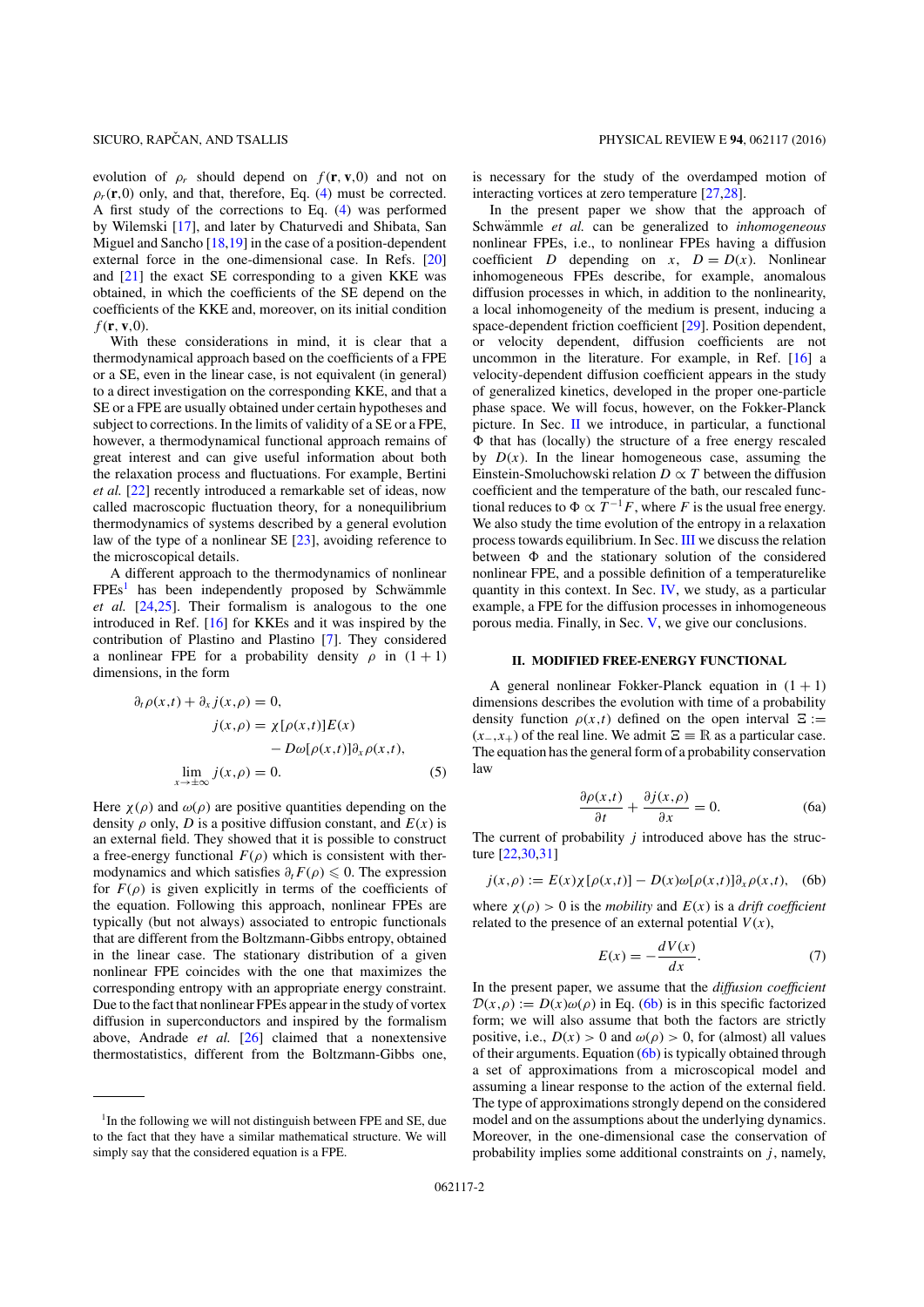### NONLINEAR INHOMOGENEOUS FOKKER-PLANCK . . . PHYSICAL REVIEW E **94**, 062117 (2016)

the fact that the current has the same value on the boundary for all values of *t*. We will consider *reflecting boundary conditions*  $[32]$  for the probability current *j*, i.e., our problem has the form

$$
\partial_t \rho(x,t) + \partial_x j(x,\rho) = 0,
$$
  
\n
$$
j(x,\rho) = \chi[\rho(x,t)]E(x)
$$
  
\n
$$
- D(x)\omega[\rho(x,t)]\partial_x \rho(x,t),
$$
  
\n
$$
\lim_{x \to x_{\pm}} j(x,\rho) = 0.
$$
 (8)

Reflecting boundary conditions imply that the stationary state  $\rho(x)$  has  $j(x, \rho) = 0$  on the entire domain, i.e., the stationary solution is the equilibrium solution, and nonequilibrium stationary solutions are not allowed.<sup>2</sup>

Schwämmle *et al.* [24,25] observed that a FPE in the form in Eq. (6) can be associated to a trace-form free-energy-like functional decreasing in time. In the original paper, *D* was supposed to be a constant. Inspired by their result, we will show that a similar functional can be obtained in the inhomogeneous case. In particular, we search for a functional in the form

$$
\Phi(\rho) := \int_{\Xi} \phi[x, \rho(x, t)] dx := \bar{U}(\rho) - S(\rho), \tag{9}
$$

such that the following inequality holds,

$$
\frac{d\Phi}{dt} \leqslant 0, \quad t \geqslant 0. \tag{10}
$$

Observe that  $\Phi$  has the structure of a free energy rescaled by the temperature. The first term

$$
\bar{U}(\rho) := \int_{\Xi} \bar{V}(x)\rho(x,t)dx \tag{11}
$$

corresponds to an "energy contribution" expressed in terms of an *auxiliar* potential  $\bar{V}(x)$ , in general different from  $V(x)$ . The second term corresponds to an entropic contribution

$$
S(\rho) := \int_{\Xi} s[\rho(x,t)]dx, \quad s(0) = s(1) = 0. \tag{12}
$$

Both the form of  $\bar{V}(x)$  and of  $s(\rho)$  can be determined by imposing the condition in Eq.  $(10)$ . This result is sometimes called the "*H* theorem" in the literature [24,33,34]. In particular, the Boltzmann-Gibbs entropy will be recovered for linear FPEs, while other commonly used generalized entropies are naturally associated to a wide class of nonlinear FPEs [24,35,36]. Differentiating Eq. (9) we have

$$
\frac{d\Phi}{dt} = \int_{\Xi} \frac{\partial \rho}{\partial t} \frac{\partial \phi(x, y)}{\partial y} \Big|_{y = \rho} dx
$$

$$
= -\int_{\Xi} \left[ -E(x)\chi(\rho) + D(x)\omega(\rho) \frac{\partial \rho}{\partial x} \right]
$$

$$
\times \frac{\partial}{\partial x} \frac{\partial \phi(x, y)}{\partial y} \Big|_{y = \rho} dx
$$

$$
= -\int_{\Xi} dx \ D(x)\chi(\rho)\left[ -\frac{E(x)}{D(x)} + \frac{\omega(\rho)}{\chi(\rho)}\frac{\partial \rho}{\partial x} \right] \times \left[ \frac{d\bar{V}(x)}{dx} - \frac{d^2s(y)}{dy^2} \Big|_{y=\rho} \frac{\partial \rho}{\partial x} \right].
$$
 (13)

We have omitted the explicit dependency on  $x$  and  $t$  in  $\rho$  for simplicity of notation. Comparing the previous result with the condition in Eq.  $(10)$ , we have that the inequality is always satisfied if

$$
\frac{d\bar{V}(x)}{dx} = -\frac{E(x)}{D(x)} = \frac{1}{D(x)}\frac{dV(x)}{dx},\qquad(14a)
$$

$$
-\frac{d^2s(\rho)}{d\rho^2} = \frac{\omega(\rho)}{\chi(\rho)}, \quad s(0) = s(1) = 0.
$$
 (14b)

Similar equations have been obtained by Schwämmle *et al.* [24,25] in the case of a homogeneous Fokker-Planck equation, i.e.,  $D(x) \equiv D =$  constant. In particular, we recover the same expression for the entropy, while the potential is replaced by a more general "effective" potential that reduces to the usual one in the homogeneous case. Indeed, in the case of a constant friction coefficient, the natural identification  $\overline{V}(x) \equiv \beta V(x)$  holds, where  $\beta = D^{-1}$ . Being  $D(x) > 0$ , if  $V(x)$  is bounded from below, then  $\bar{V}(x)$  is bounded from below as well. This implies that the functional  $\Phi$  is bounded from below. We stress again that the expression for  $\Phi$  and the inequality in Eq. (10) has been obtained assuming zero current on the boundary of the domain.

# Properties of the functional  $\Phi$

Let us now discuss some properties of the function  $\Phi$ . As in the homogeneous case,  $s(\rho)$  is strictly concave, and the rescaled free energy  $\Phi$  is strictly convex with respect to  $\rho$ ,

$$
\frac{\delta^2 \Phi}{\delta \rho^2} = -\frac{d^2 s(y)}{dy^2}\bigg|_{y=\rho(x,t)} = \frac{\omega(\rho)}{\chi(\rho)} > 0. \tag{15}
$$

The relation above can be written as  $\omega(\rho) = \chi(\rho)\partial_{\rho}^{2}\phi(x,\rho)$ . Moreover, Eq. (6) becomes

$$
\frac{\partial \rho}{\partial t} = \frac{\partial}{\partial x} \left( \chi(\rho) D(x) \frac{\partial}{\partial x} \frac{\delta \Phi}{\delta \rho} \right),
$$
  

$$
j(x, \rho) = -D(x) \chi(\rho) \frac{\partial}{\partial x} \frac{\delta \Phi}{\delta \rho}.
$$
 (16)

In a relaxation process towards the equilibrium distribution  $\rho(x)$ , using the boundary condition in Eq. (8), the time derivative of the entropy  $S(\rho)$  is

$$
\frac{dS(\rho)}{dt} = \int_{\Xi} \frac{j^2(x,\rho)}{\chi(\rho)D(x)} dx - \int_{\Xi} \frac{j(x,\rho)E(x)}{D(x)} dx. \tag{17}
$$

Equation (17) is, up to a global positive factor, a generalization of a corresponding expression obtained by Casas *et al.* [37] for the case  $D(x) = D$  = constant. In particular, the first integral can be identified with the entropy production contribution, and it is always positive. Both terms in the equation approach zero as  $\rho(x,t) \rightarrow \rho(x)$ . Finally, introducing the average energy

$$
U(\rho) := \int_{\Xi} V(x)\rho(x,t)dx,\tag{18}
$$

<sup>&</sup>lt;sup>2</sup>In the present paper, we say that a solution  $\rho$  is *stationary* if  $j(x, \rho)$  = constant on the domain  $\Xi$ . In particular, a stationary solution is an equilibrium solution if  $j(x, \rho) = 0$  on  $\Xi$ .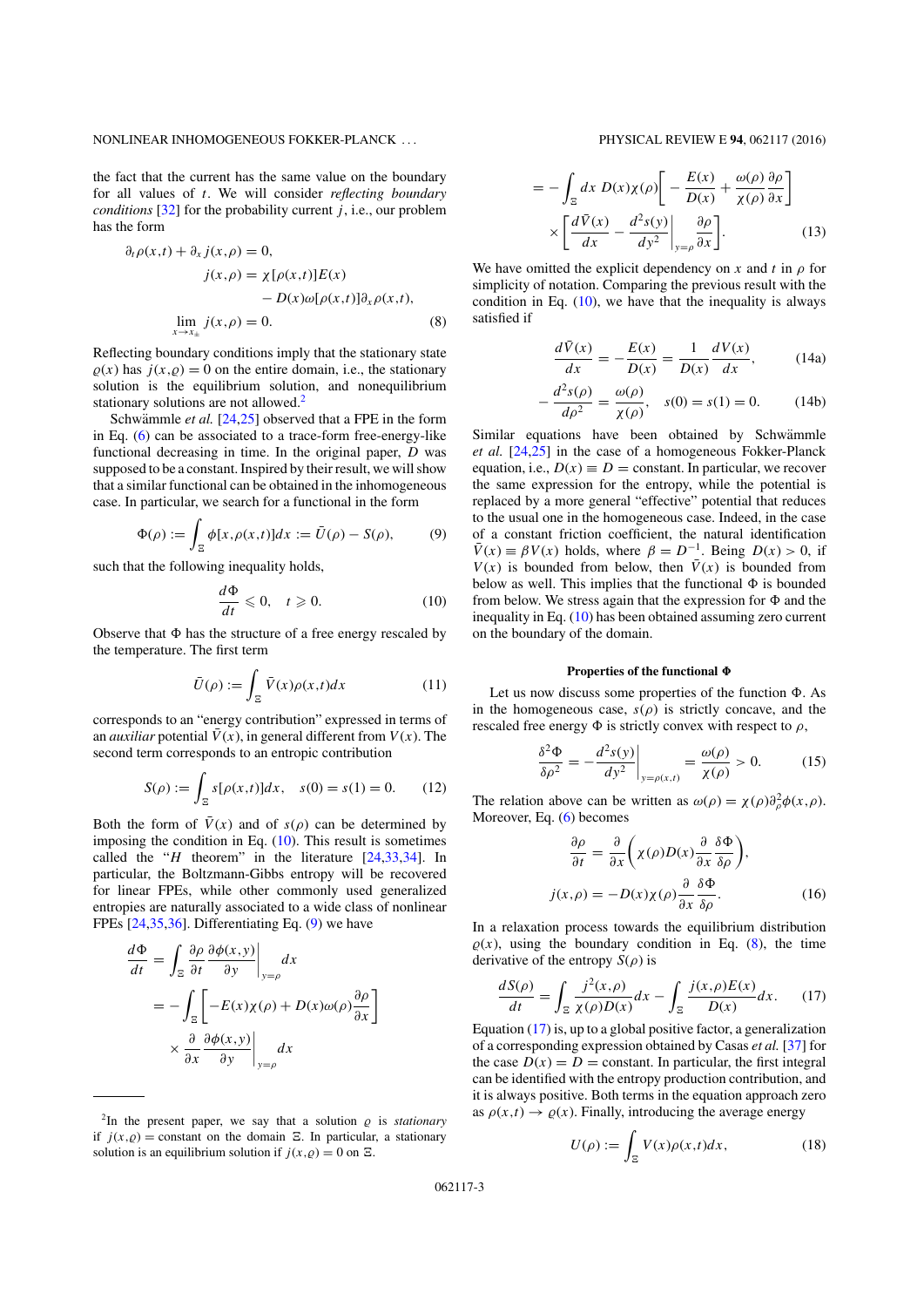the energy dissipation rate is given by

$$
\dot{U} = -\int_{\Xi} E(x) j(x,\rho) dx.
$$
 (19)

In the case of a homogeneous medium,  $D(x) \equiv D$ , we can define the free-energy density and the free energy as

$$
f(x,\rho) := D\phi(x,\rho), \quad F(\rho) := \int_{\Xi} f(x,\rho)dx, \qquad (20)
$$

respectively. The free-energy density satisfies the relation

$$
\mathcal{D}(\rho) := D\omega(\rho) = \chi(\rho)\partial_{\rho}^{2} f(x,\rho),\tag{21}
$$

which has the structure of a local Einstein fluctuationdissipation relation. Moreover, the FPE can be written as

$$
\frac{\partial \rho}{\partial t} = \frac{\partial}{\partial x} \left( \chi(\rho) \frac{\partial}{\partial x} \frac{\delta F}{\delta \rho} \right), \quad j(x, \rho) = -\chi(\rho) \frac{\partial}{\partial x} \frac{\delta F}{\delta \rho}.
$$
 (22)

In the homogeneous case, Eq. (17) has a more clear interpretation. Indeed, in an electromagnetic analogy, we can think of *j* as a current of charges in an external electric field *E*, flowing in a medium whose resistance is given by  $\chi$ . Therefore the first term plays the role of a dissipation power contribution, while the second term is related to the rate of energy exchange between the external field and the charges, and it indeed coincides with Eq. (19) up to a constant multiplicative factor.

#### **III. EQUILIBRIUM SOLUTION ON THE REAL LINE**

Let us assume now that our domain is the real line, i.e.,  $\Xi \equiv$ R. Adopting reflecting boundary conditions, it is immediately seen that the equation for the stationary solution of Eq. (6) is the equation for the equilibrium state  $\rho$ , i.e.,

$$
j(x, \varrho) = 0 \Leftrightarrow \frac{d\varrho(x)}{dx} = \frac{E(x)\chi(\varrho)}{D(x)\omega(\varrho)}.\tag{23}
$$

On the other hand, because of the required integrability of  $\rho$ , we ask

$$
\lim_{x \to \pm \infty} \varrho(x) = \lim_{x \to \pm \infty} \frac{d\varrho(x)}{dx} = 0.
$$
 (24)

To prove that the limit distribution, for any initial condition, is uniquely identified and coincides with  $\rho$ , we first follow the arguments of Frank and Daffertshofer [33] for the homogeneous case, with proper modifications to adapt them to our case. From Eq. (23), we have

$$
\frac{E(x)}{D(x)} = -\frac{d\bar{V}(x)}{dx} = \frac{\omega(\varrho)}{\chi(\varrho)} \frac{d\varrho(x)}{dx} = -\frac{d}{dx} \left[ \frac{ds(z)}{dz} \Big|_{z=\varrho} \right].
$$
\n(25)

Let us now introduce the function

$$
\exp_s(x) := \left[\frac{ds}{dx}\right]^{-1}(-x),\tag{26}
$$

inverse of the function ∂*ps*(*p*) evaluated in −*x*. The function in Eq. (26) exists, being  $\partial_{\rho}^{2}s(\rho) < 0$  strictly, i.e.,  $\partial_{\rho}s(\rho)$  is strictly decreasing for  $\rho > 0$ . Denoting by

$$
x_0 := -\lim_{\rho \to 0} \partial_{\rho} s(\rho) < 0,\tag{27}
$$

# SICURO, RAPČAN, AND TSALLIS PHYSICAL REVIEW E 94, 062117 (2016)

the function  $\exp_s(x)$  is positive and strictly increasing in  $(x_0, +$  $\infty$ ) (here  $x_0$  can be also not finite) and we impose that it is identically zero in  $(-\infty, x_0)$ , being  $\lim_{x \to x_0^+} \exp_s(x) = 0$ . For future convenience, we define also

$$
\log_s(x) = \exp_s^{-1}(x), \quad \log_s(x) : \mathbb{R}_0^+ \to (x_0, +\infty), \quad (28)
$$

the inverse function of  $exp<sub>s</sub>(x)$ . For a linear FPE,  $s(p)$  =  $-p \ln p$ , then  $\exp_s(x) = e^{x-1}$  and  $\log_s(x) = \ln x + 1$ . By means of the introduced function, we can write, for some *c* to be determined,

$$
\varrho(x) = \exp_s[c - \bar{V}(x)].\tag{29}
$$

In the previous expression, we have supposed that the arbitrary additive constant in  $\overline{V}$  is somehow fixed. It is important to prove that the normalization constant *c* in Eq. (29) exists and that it is uniquely identified. For this purpose, observe that the function

$$
h(y) := \int_{-\infty}^{+\infty} \exp_s[y - \bar{V}(x)]dx
$$
 (30)

is strictly monotonically increasing, being

$$
h'(y) = -\int_{-\infty}^{+\infty} \frac{dx}{s'' \{ \exp_s[y - \bar{V}(x)] \}} > 0. \tag{31}
$$

Moreover, we have that  $\lim_{y \to -\infty} h(y) = 0$  and

$$
h(y) \ge \int_{-\infty}^{+\infty} \theta(y - 1 + \bar{V}(x)) \exp_s[y - \bar{V}(x)] dx
$$
  
\n
$$
\ge \exp_s(1) \int_{-\infty}^{+\infty} \theta(y - 1 + \bar{V}(x)) dx \xrightarrow{y \to \infty} +\infty. \quad (32)
$$

It follows that the normalization constant exists and it is unique. The constant *c*, uniquely identified, satisfies the identity  $c \equiv$  $\bar{V}(x) + \log_s [\varrho(x)]$ . Using the fact that  $\bar{V}$  is defined up to an additive constant, we can absorb *c* in the auxiliar potential in such a way that

$$
\bar{V}(x) = -\log_s[\varrho(x)].\tag{33}
$$

This gives  $\delta_{\rho}\Phi|_{\rho=\rho} = 0$ . Moreover, the convexity of  $\Phi$  implies that  $\rho$  is a minimum for  $\Phi$ . On the other hand, from Eq. (13) we have that

$$
\left. \frac{d\Phi}{dt} \right|_{\rho = \varrho} = 0. \tag{34}
$$

The uniqueness of the stationary solution in the hypotheses specified, together with the result in Eq. (10), guarantees that the limiting distribution is the stationary distribution.

This result can be proven in a different, and more explicit, way without invoking Eq.  $(10)$ . Let us suppose that the entropy density  $s(\rho)$  is known from the coefficients in Eq. (6). From the functional  $S(\rho)$  and again following the approach of Frank and Daffertshofer [33], we can construct the following generalized divergence between two probability distribution densities  $\rho_1 =$  $\rho_1(x,t)$  and  $\rho_2 = \rho_2(x,t)$ :

$$
\Delta_s(\rho_1 \| \rho_2) := S(\rho_2) - S(\rho_1) + \int_{-\infty}^{+\infty} \left[ [\rho_1(x,t) - \rho_2(x,t)] \frac{\partial s(z)}{\partial z} \Big|_{z=\rho_2} \right] dx.
$$
\n(35)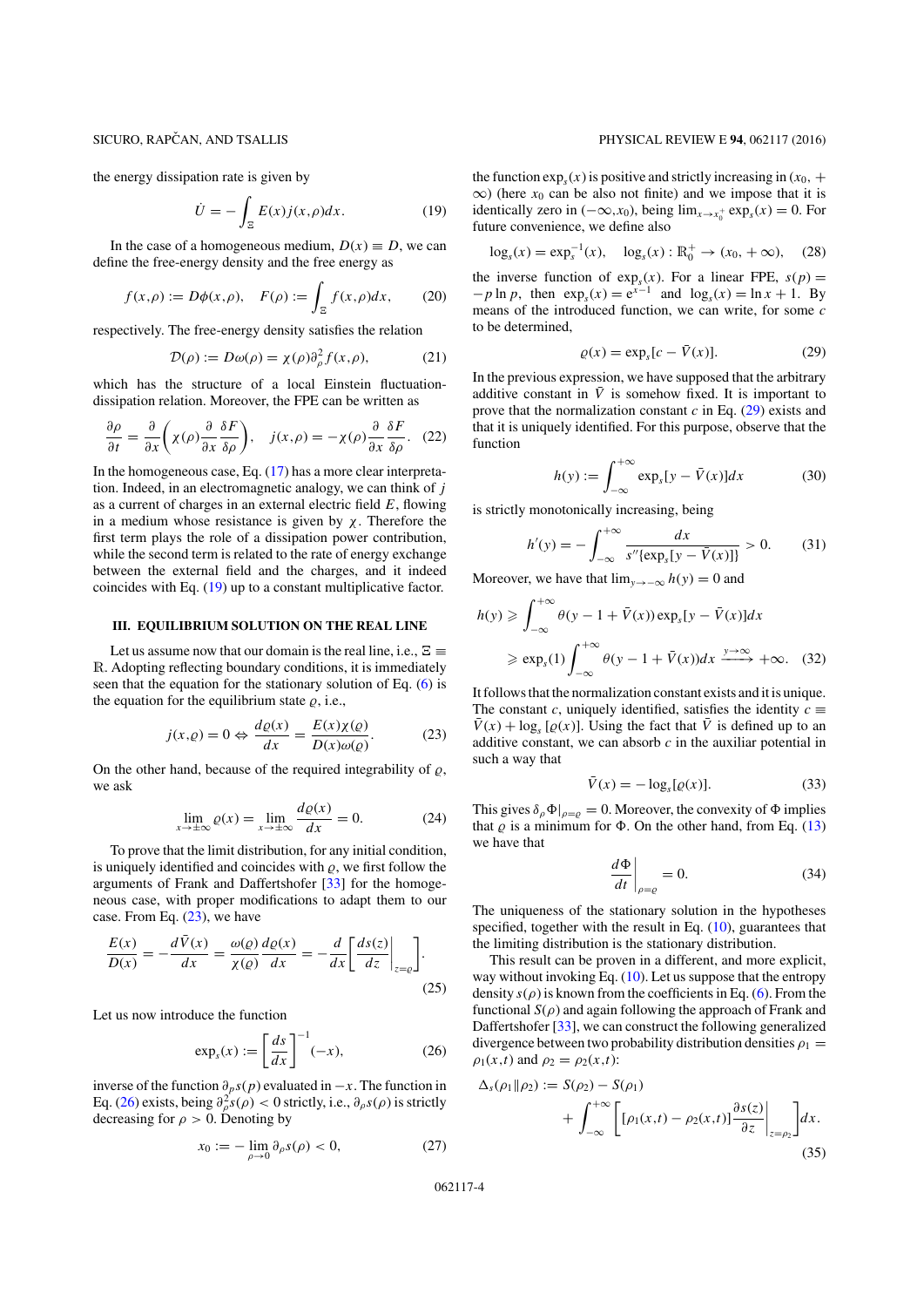## NONLINEAR INHOMOGENEOUS FOKKER-PLANCK . . . PHYSICAL REVIEW E **94**, 062117 (2016)

The quantity  $\Delta_s$  is always non-negative due to the strict concavity of the function  $s(\rho)$ . In particular,  $\Delta_s(\rho_1 || \rho_2)$  =  $0 \Leftrightarrow \rho_1 = \rho_2$ . In the case of Boltzmann-Gibbs entropy,  $s(\rho) = -\rho \ln \rho$ ,  $\Delta_s$  is the Kullback-Leibler divergence [38]

$$
\Delta_{BG}(\rho_1 \| \rho_2) \equiv D_{KL}(\rho_1 \| \rho_2) := \int_{-\infty}^{+\infty} \rho_1(x, t) \ln \frac{\rho_1(x, t)}{\rho_2(x, t)} dx.
$$
\n(36)

If we consider now the case  $\rho_2 \equiv \rho(x)$ , a unique stationary solution of our equation, and  $\rho_1 = \rho(x,t)$  a solution at the time *t* of the considered nonlinear FPE for a given initial condition, we have

$$
\frac{d\Delta_s(\rho,\rho)}{dt} = -\int_{-\infty}^{\infty} D(x)\chi(\rho) \left(\frac{\omega(\rho)}{\chi(\rho)}\frac{\partial \rho}{\partial x}\bigg|_{\rho=\rho}^{\rho=\rho}\right)^2 dx \leq 0.
$$
\n(37)

It follows then that

$$
\lim_{t \to \infty} \rho(x,t) = \varrho(x). \tag{38}
$$

# **Effective temperature**

It is clear that, in the general case, a definition of a temperaturelike quantity is difficult, and the meaning itself of "temperature" might depend on the specific considered model [39]. A possible definition of effective inverse temperature  $\bar{\beta}$ , however, can be given by the usual thermodynamic relation

$$
\bar{\beta} := \frac{\partial S(\varrho)}{\partial U(\varrho)},\tag{39}
$$

expressing the variation of entropy with respect to the average energy with reference to the equilibrium state, which is supposed to be unique. Observing that  $\rho$  is a minimum of the functional  $\Phi(\rho)$ , we can write the previous relation as

$$
\bar{\beta} = \frac{\partial \bar{U}(\varrho)}{\partial U(\varrho)}.
$$
\n(40)

In particular, if  $D(x) \equiv D =$  constant, then we obtain the wellknown result

$$
\bar{\beta} = \frac{1}{D} > 0. \tag{41}
$$

# **IV. A NONLINEAR FPE FOR DIFFUSION IN INHOMOGENEOUS POROUS MEDIA**

From the observations above, it is evident that the knowledge of the external potential  $V(x)$  and of the entropic form  $s(\rho)$  is *not* sufficient to identify the stationary distribution. On the other hand, the observation of a specific limit distribution does not allow us to infer the entropic form unless a careful investigation of the structure of the effective potential is performed. This simple fact has been already pointed out in the study of elementary probabilistic toy models [40–42]. To further exemplify it and apply our formalism, let us consider, for example, the nonlinear inhomogeneous FPE for a fluid in a porous medium. The conservation of mass imposes

$$
\frac{d\rho(x,t)}{dt} = \frac{\partial \rho(x,t)}{\partial t} + \frac{\partial}{\partial x} [\dot{x}\rho(x,t)] = 0 \tag{42}
$$

for the density  $\rho(x,t)$ . On the other hand, in the case of diffusion in a porous medium, Darcy's law holds [8],

$$
\dot{x} = E(x) - \kappa(x) \frac{\partial P(x, t)}{\partial x}, \quad \kappa(x) > 0,
$$
 (43)

where  $P(x,t)$  is the pressure of the fluid at the position *x* and at time *t*, and  $E(x) = -\partial_x V(x)$  is an external force (we are working in the overdamping limit) resulting from an external potential  $V(x)$ . The dependence of the coefficient  $\kappa(x)$  on *x* expresses exactly the lack of homogeneity of the medium (e.g., a porosity depending on *x*). Imposing the equation for polytropic gases

$$
P(x,t) = \alpha \rho^{\lambda}(x,t), \quad \lambda > 0, \alpha > 0,
$$
 (44)

we get the porous medium equation in the presence of an external field

$$
\frac{\partial \rho(x,t)}{\partial t} = \frac{\partial}{\partial x} \bigg[ -E(x)\rho(x,t) + D(x)\rho^{\nu-1}(x,t) \frac{\partial \rho(x,t)}{\partial x} \bigg],\tag{45}
$$

where we have defined  $v = \lambda + 1$  to uniform our notation with that adopted in Refs. [7] and [11], and

$$
D(x) := \alpha(\nu - 1)\kappa(x). \tag{46}
$$

Diffusion equations similar to Eq. (45) have been proposed, for example, in Refs. [7,16,43] with  $E(x) = -\gamma x$ ,  $\gamma > 0$ , for the velocity distribution of one particle in one dimension. In particular, Plastino and Plastino [7] considered the case  $D(x) \equiv D > 0$ . Kaniadakis and Lapenta [43] assumed a timedependent diffusion coefficient  $D(t)$  that is homogeneous in space. In Ref. [43] the linear ( $\nu = 1$ ) inhomogeneous case is also considered. Equations (14) take the form

$$
\frac{d\bar{V}(x)}{dx} = -\frac{E(x)}{D(x)},\tag{47a}
$$

$$
\frac{d^2s(\rho)}{d\rho^2} = -\rho^{\nu-2}, \quad s(0) = s(1) = 0. \tag{47b}
$$

The last equation gives, in particular,

$$
s(\rho) = \frac{\rho - \rho^{\nu}}{\nu(\nu - 1)} \equiv \frac{s_{\nu}(\rho)}{\nu},
$$
\n(48)

where  $s_a(\rho)$  is the nonadditive entropy introduced in Refs. [44] and [45],

$$
S_q(\rho) := \int_{-\infty}^{+\infty} s_q[\rho(x,t)]dx = \frac{1 - \int_{-\infty}^{+\infty} \rho^q(x,t)dx}{q - 1}.
$$
 (49)

Equation (23) gives the stationary solution

$$
\varrho(x) = \rho_0 \, e_{2-v}^{-\frac{\tilde{V}(x) - \tilde{V}(0)}{\rho_0^{v-1}}}, \tag{50}
$$

where  $\rho_0$  is fixed by the normalization condition. In the previous expression we have introduced the so-called *qexponential* function with  $q \in \mathbb{R}$ ,

$$
e_q^x := [1 + (1 - q)x]_+^{\frac{1}{1-q}}, \quad \text{with } [x]_+ := x \theta(x). \tag{51}
$$

062117-5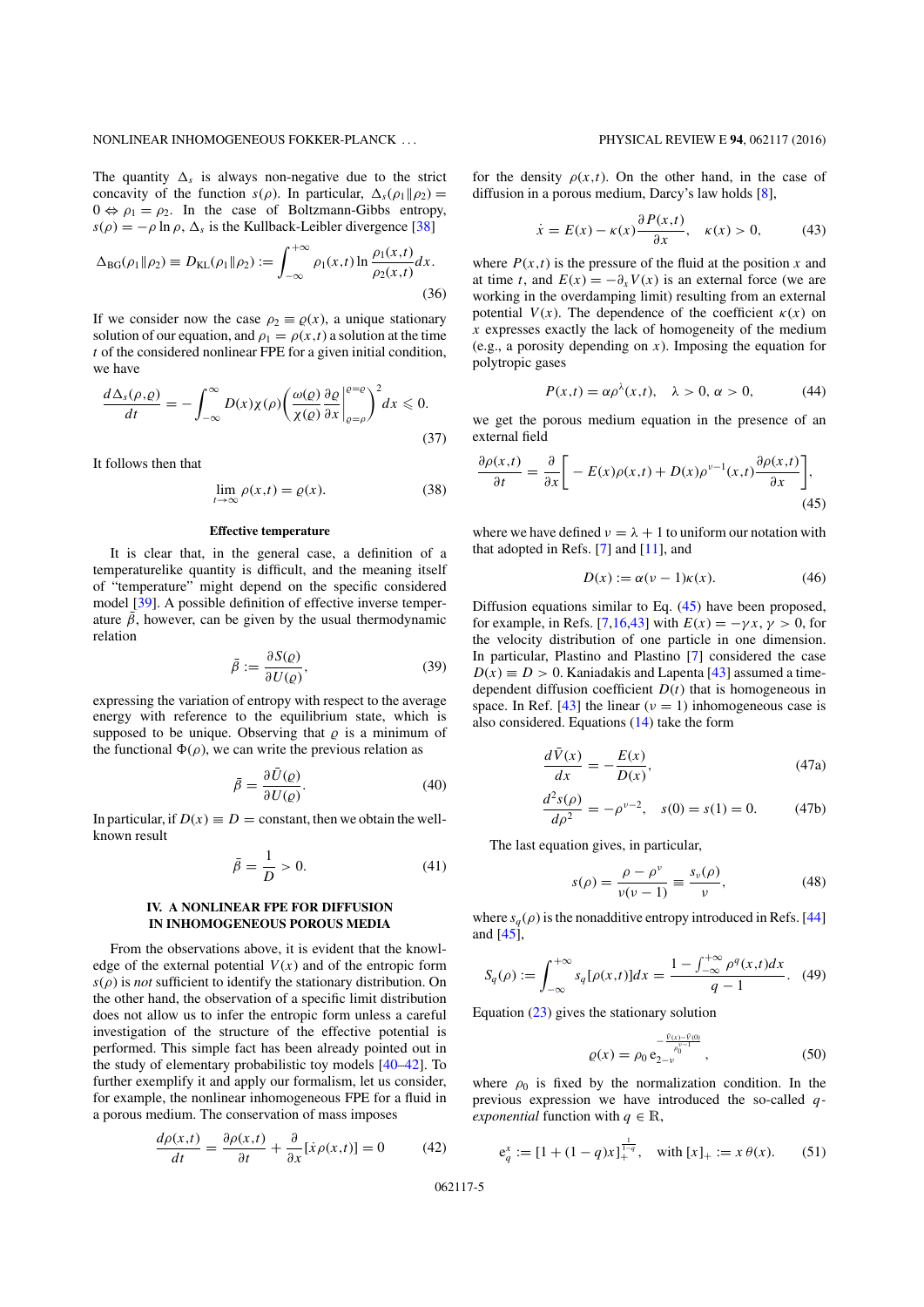The *q*-exponential is indeed related to the  $exp_{s_0}(x)$  in Eq. (26), being

$$
\exp_{s_q}(x) = e_{2-q}^{\frac{x-1}{q}}.
$$
 (52)

Even at fixed entropic form, we can therefore obtain a wide class of limit distributions by an appropriate choice of the argument of the *q*-exponential, and in particular of  $D(x)$ . Namely, to have a limit distribution  $\rho(x)$ , it suffices that

$$
\frac{E(x)}{D(x)} = [\varrho(x)]^{\nu-2} \frac{d\varrho(x)}{dx}.
$$
 (53)

As an example, let us consider a *q-Gaussian* limit distribution

$$
\varrho_q(x) = \frac{\sqrt{a}}{C_q} e_q^{-ax^2}, \quad a > 0, \quad q < 3,\tag{54}
$$

where we have introduced the normalization constant

$$
C_q := \begin{cases} \frac{2\sqrt{\pi}\Gamma\left(\frac{1}{1-q}\right)}{(3-q)\sqrt{1-q}\Gamma\left(\frac{3-q}{2(1-q)}\right)} & \text{if } q < 1, \\ \sqrt{\pi} & \text{if } q = 1, \\ \frac{\sqrt{\pi}\Gamma\left(\frac{3-q}{2(q-1)}\right)}{\sqrt{q-\Gamma\left(\frac{1}{q-1}\right)}} & \text{if } q \in (1,3). \end{cases} \tag{55}
$$

The Gaussian distribution with parameter  $a > 0$  is recovered as a special case for  $q \rightarrow 1$ . It is immediately seen that the following relation between *E* and *D* must hold:

$$
D(x) = -\frac{[1 - a(1 - q)x^2]_+}{2ax[\varrho_q(x)]^{\nu - 1}}E(x).
$$
 (56)

If, for example, we consider the case of Boltzmann-Gibbs entropy ( $\nu = 1$ ), we have

$$
D(x) = -\frac{[1 - a(1 - q)x^2]_+}{2ax}E(x).
$$
 (57)

In particular, in the presence of an external harmonic potential,

$$
V(x) = \frac{\gamma x^2}{2} \Rightarrow E(x) = -\gamma x, \quad \gamma > 0,
$$
 (58)

it is sufficient to modulate  $D(x)$  as

$$
D(x) = \gamma \frac{[1 - a(1 - q)x^2]_+}{2a}, \quad q \geqslant 1,
$$
 (59)

to obtain as a stationary distribution a *q*-Gaussian, despite the fact that the entropy associated to the considered equation is the Boltzmann-Gibbs entropy and the external potential is harmonic. Observe also that for  $q \to 1^+$  we recover the wellknown result  $D(x) =$  constant. A particular case, in a different formalism, has been analyzed in Refs. [43] and [46] for a specific choice of the coefficients  $E(x)$  and  $D(x)$ , that indeed satisfy the relation above.

# **V. CONCLUSIONS AND PERSPECTIVES**

In the present paper we have discussed a generalization to the inhomogeneous case of the free-energy formalism introduced by Schwämmle et al. [24] for the study of nonlinear FPEs. We have shown that a modified free-energy functional  $\Phi$ , defined on the space of distributions, can be introduced in such a way that the stationary solution is a minimum for (. This functional is explicitly expressed in terms of the coefficients of the considered FPE, and it involves an auxiliary potential and an entropic density. We have also shown that in a relaxation process towards the stationary distribution on the real line,  $\Phi$  decreases monotonically, reaching the minimum value on the stationary distribution. Some basic properties of the stationary solutions of nonlinear FPEs have been analyzed. In particular, the solutions can be expressed in terms of a generalized exponential function associated to the entropy, having the auxiliary potential appearing in  $\Phi$  as argument. We have then applied our formalism to a nonlinear FPE for the macroscopic description of diffusion processes in inhomogeneous porous media.

The full understanding of the thermodynamical meaning of the discussed free-energy functionals is still an active research topic [47]. As discussed in the Introduction, a FPE is usually obtained from a KKE that properly describes the evolution of the density in the one-particle phase space. In this sense the relation between the thermodynamical functionals introduced for a general nonlinear FPE and the ones for the corresponding KKE deserve further analysis. Further investigations are also needed in light of the fast-developing field of stochastic thermodynamics [48,49] and in relation to macroscopic fluctuation theory [22,23]. The possible connections between the entropy associated to a FPE following the recipe presented here and fluctuation theory might shed new light on foundational aspects of thermodynamics, apart from possible experimental applications. We hope to address these problems in future publications.

# **ACKNOWLEDGMENTS**

The authors thank Fernando D. Nobre and Claudio Landim for useful discussions. The authors acknowledge the financial support of the John Templeton Foundation through Grant No. 53060.

- [1] A. Einstein, [Ann. Phys. \(Berlin, Ger.\)](https://doi.org/10.1002/andp.19053220806) **[322](https://doi.org/10.1002/andp.19053220806)**, [549](https://doi.org/10.1002/andp.19053220806) [\(1905\)](https://doi.org/10.1002/andp.19053220806).
- [2] H. Risken, *The Fokker-Planck Equation* (Springer, New York, 1996).
- [3] T. Frank, *Nonlinear Fokker-Planck Equations: Fundamentals and Applications*, Springer Series in Synergetics (Springer, Berlin, 2005).
- [4] P.-H. Chavanis, [Eur. Phys. J. B](https://doi.org/10.1140/epjb/e2008-00142-9) **[62](https://doi.org/10.1140/epjb/e2008-00142-9)**, [179](https://doi.org/10.1140/epjb/e2008-00142-9) [\(2008\)](https://doi.org/10.1140/epjb/e2008-00142-9).
- [5] R. Metzler, E. Barkai, and J. Klafter, [Phys. Rev. Lett.](https://doi.org/10.1103/PhysRevLett.82.3563) **[82](https://doi.org/10.1103/PhysRevLett.82.3563)**, [3563](https://doi.org/10.1103/PhysRevLett.82.3563) [\(1999\)](https://doi.org/10.1103/PhysRevLett.82.3563).
- [6] E. Barkai, R. Metzler, and J. Klafter, [Phys. Rev. E](https://doi.org/10.1103/PhysRevE.61.132) **[61](https://doi.org/10.1103/PhysRevE.61.132)**, [132](https://doi.org/10.1103/PhysRevE.61.132) [\(2000\)](https://doi.org/10.1103/PhysRevE.61.132).
- [7] A. Plastino and A. Plastino, [Phys. A \(Amsterdam, Neth.\)](https://doi.org/10.1016/0378-4371(95)00211-1) **[222](https://doi.org/10.1016/0378-4371(95)00211-1)**, [347](https://doi.org/10.1016/0378-4371(95)00211-1) [\(1995\)](https://doi.org/10.1016/0378-4371(95)00211-1).
- [8] D. G. Aronson, *Nonlinear Diffusion Problems*(Springer, Berlin, 1986), pp. 1–46.
- [9] P.-H. Chavanis, [Phys. Rev. E](https://doi.org/10.1103/PhysRevE.68.036108) **[68](https://doi.org/10.1103/PhysRevE.68.036108)**, [036108](https://doi.org/10.1103/PhysRevE.68.036108) [\(2003\)](https://doi.org/10.1103/PhysRevE.68.036108).
- [10] H. Spohn, [J. Phys. I](https://doi.org/10.1051/jp1:1993117) **[3](https://doi.org/10.1051/jp1:1993117)**, [69](https://doi.org/10.1051/jp1:1993117) [\(1993\)](https://doi.org/10.1051/jp1:1993117).
- [11] C. Tsallis and D. J. Bukman, [Phys. Rev. E](https://doi.org/10.1103/PhysRevE.54.R2197) **[54](https://doi.org/10.1103/PhysRevE.54.R2197)**, [R2197](https://doi.org/10.1103/PhysRevE.54.R2197) [\(1996\)](https://doi.org/10.1103/PhysRevE.54.R2197).